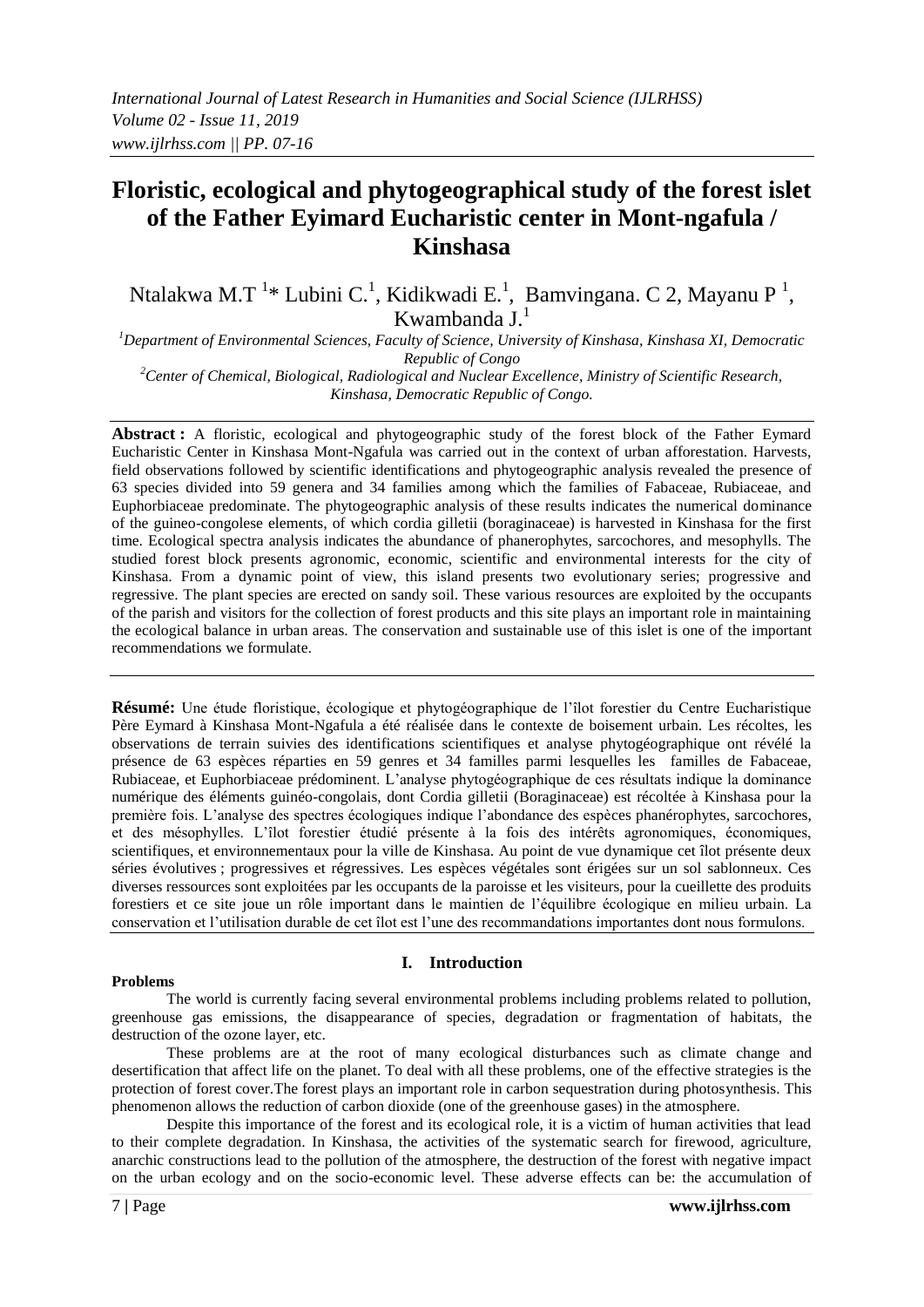# *Volume 02 - Issue 11, 2019*

## *www.ijlrhss.com || PP. 07-16*

greenhouse gases in the atmosphere responsible for acid rain thus polluting the soil and causing the erosion of biodiversity (Miti, T. & Aloni, K. 2005).

In addition, the firewood trade and embers have become worrying in Kinshasa, some butchers are working to cut the trees along the main roads of the city to turn into ember.

In addition, there are agricultural activities on the slopes around the city. Despite this destruction of the vegetation of the city of Kinshasa, it incorporates by its extensive forest islets among others, the forest islet of Notre Dame d'Assomption, Plateau Professors, Mount Ngaliema, MARENSA Center Eucharistic Father Eymard, etc.These forests are also subject to control of human pressures that can contribute to their complete degradation. As part of the scientific research, the UNIKIN Department of the Environment has initiated several works of memory devoted to these forests. Several studies of the flora of these forests are conducted in most cases.

### **II. Study Environment**

#### **Geographical framework of the site Location**

The concession of the Father Eymard Eucharistic Center is located in the south-west of Mont Ngafula town, Lukunga District in the City of Kinshasa (map n ° 1). Its geographical boundaries are between 04 ° 27 '36.3' 'and 04 ° 27' 44.0 '' South Latitude and between 015 ° 14 '31.2' 'and 015 ° 14' 39.3 '' longitude Is. It covers an area of 7.29 hectares, of which 4.31 are occupied by the forest islet. Map 1 locates the study area in the city of Kinshasa.



Map1. Location of the concession of the Father Eymard Eucharistic Center in Kinshasa Climatic factors

Located in the city of Kinshasa, the concession of the Eucharistic Center Father Eymard enjoys the climate of this city. According to Crabbe (1980), in Kinshasa there is the climate of the AW 4 type according to Ko  $\Box$ ppen's classification. It is a tropical (A) wet (W) climate with 4 dry months (4) from mid-May to mid-September. (MITI & Aloni, 2005). The site is particularly characterized by a pleasant microclimate.

#### **Edaphic factors**

Edaphic factors are ecological elements related to the physical and chemical characteristics of the soil. Generally speaking, on the hills of the southwestern part of Kinshasa, the soil is essentially sandy with some special elements.

#### **Geomorphology**

The concession of Father Eymard Eucharistic Center at Kimbondo (Mount Ngafula / Kinshasa) is part of the Mount Cristal region stretching from Boma in the west to the Lufimi / Kwango Basin watershed N'sele to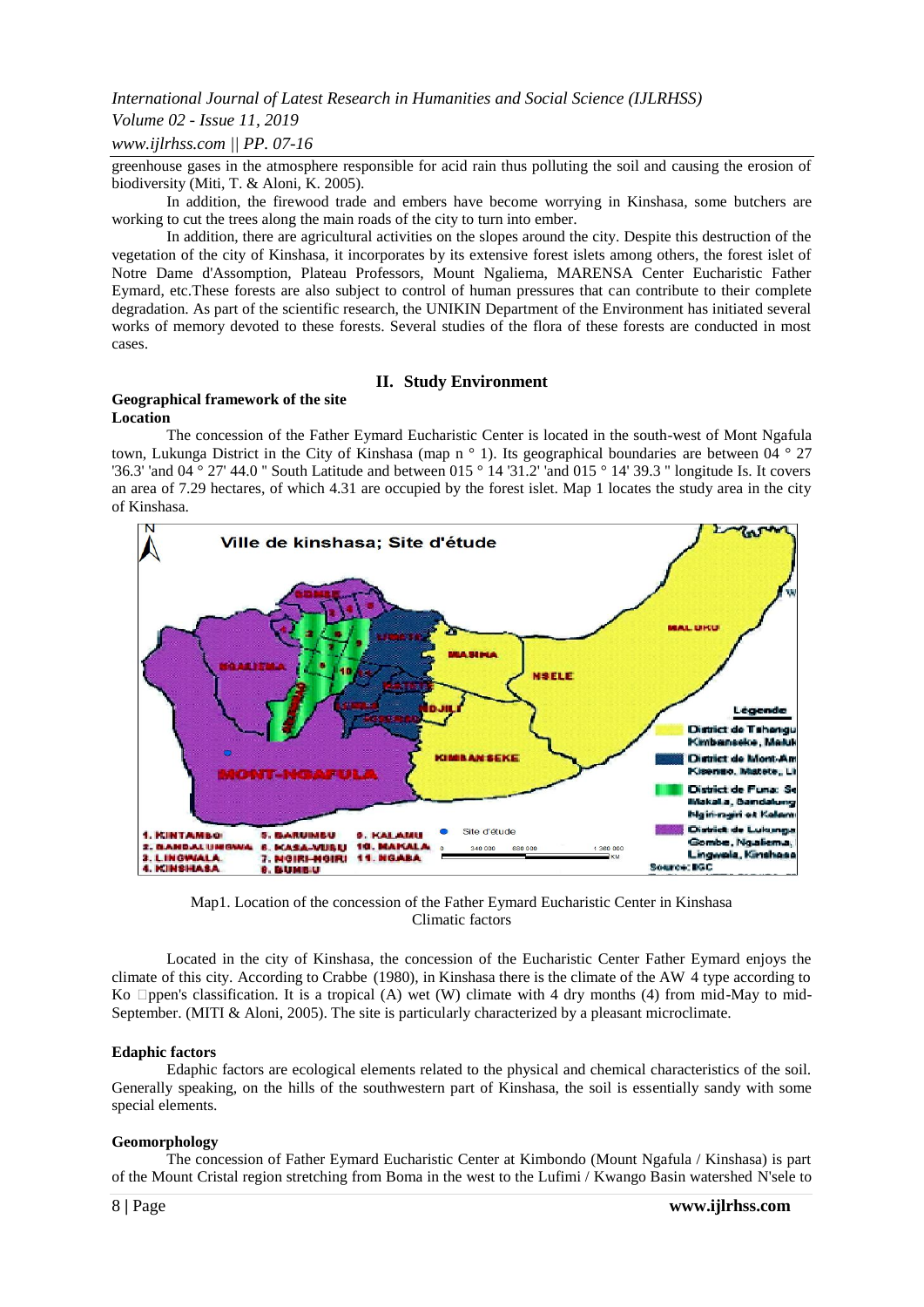*Volume 02 - Issue 11, 2019*

*www.ijlrhss.com || PP. 07-16*

the east. This region forms a relief resulting in a succession of hills interspersed with valleys and is very rugged (Lubini, 1997). The altitude of the concession varies between 502 and 533 m. The slope due to this altitudinal variation forms a steep slope.

The general view of the spatial occupation of the study site is given in Map 2.

**Map 2. Delimitation and spatial occupation of the Father Eymard Eucharistic Center grant (Source: GIS Digital Mapping Laboratory for all of the Faculty of Science)**

**Map 2. Delimitation and spatial occupation of the Father Eymard Eucharistic Center grant (Source: GIS Digital Mapping Laboratory for all of the Faculty of Science)**

**Map 2. Delimitation and spatial occupation of the Father Eymard Eucharistic Center grant (Source: GIS Digital Mapping Laboratory for all of the Faculty of Science)**



**Map 2. Delimitation and spatial occupation of the Father Eymard Eucharistic Center grant (Source: GIS Digital Mapping Laboratory for all of the Faculty of Science)**

#### **Material and methods**

In this paragraph we describe and explain the material, the methods used to obtain the results.

#### **Equipment**

The material used for this study consists essentially of botanical samples harvested in the forest block of the Father Eymard Eucharistic Center. The following equipment has been used: GPS (geographical positioning system) for taking geographical coordinates, digital camera for taking pictures.

#### **Methods**

The method is a rational approach of the mind to arrive at the knowledge or the demonstration of a truth. Larousse (2011). We used the method of observation (description and analysis), floristic inventories, supported by statistical analysis.

#### **Method for the study of ecological spectra Biological types**

Les spectres biologiques d'un groupement sont une représentation relative des types biologiques. Ils permettent de donner de précieuses indications sur la structure, la physionomie et les stratégies adaptatives de la communauté (Gillet 2000, cité par Ngok 2005 et Harari 2009). Les types biologiques utilisés dans ce travail sont principalement ceux définis d'après la classification de Raunkiaer (1934) et extensibles aux régions tropicales (Lebrun 1947et1960, Munders1954, Koechlin1971, Léonard 1962, Germain 1964, troupin 1966, Troupin 1980, Schmitz 1971, SChnell 1971, 1977, Hbiyeramiye 1997, Lubini 1997. (Harari, 2009).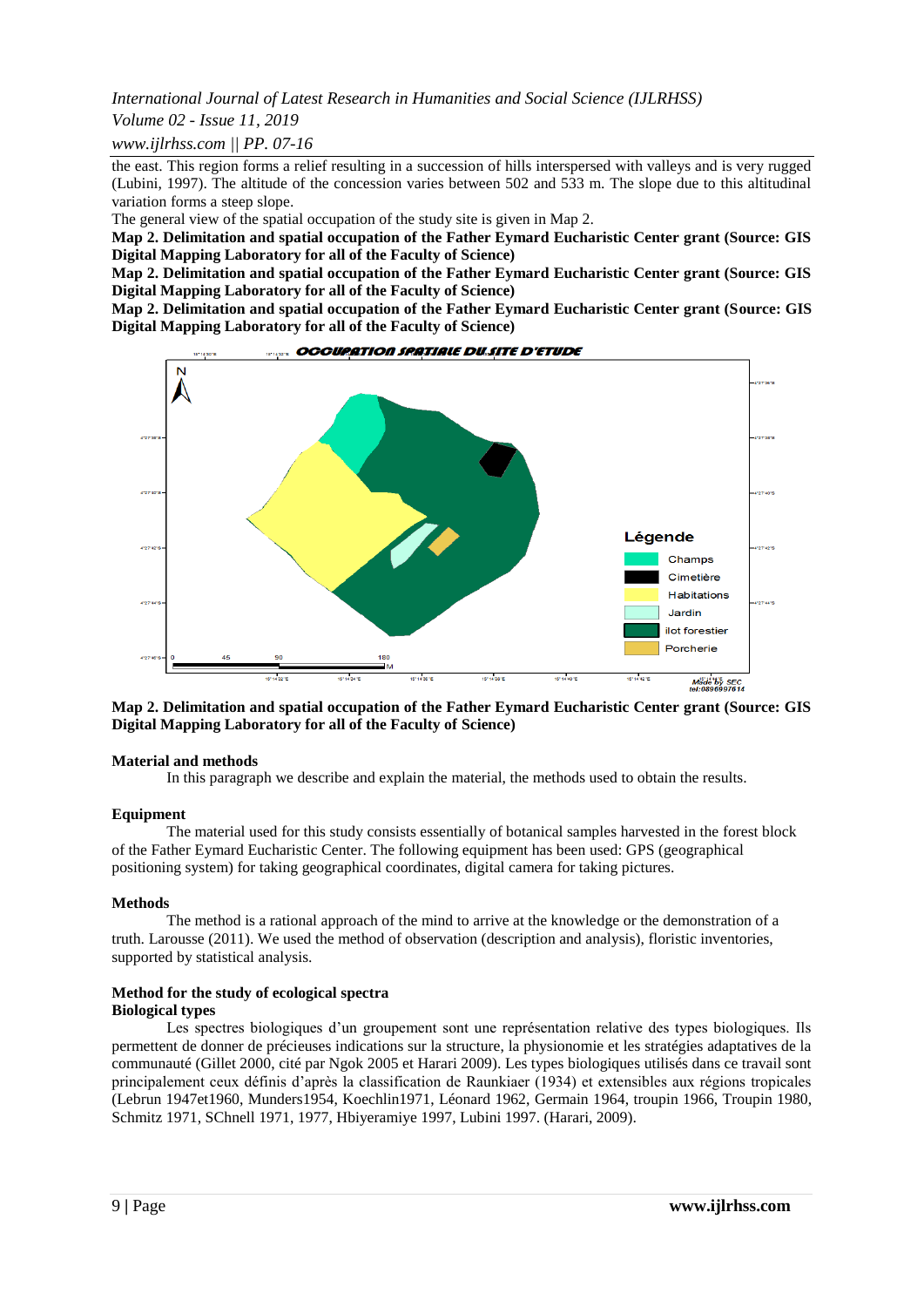# **Types of diaspores**

The spectra of the types of diaspores give information on the nature of the diaspores of the species and give indications as to their mode of dissemination, which reflects the physiognomy of the group or the community considered, in order to be able to speak about the nature of the diaspores as well as their possible disseminating agents.We used two types of diasporic classification: morphological classification of dansereau and Lems (1957) which is commonly used; in particular by Evrad (1968), Lubini (1997), Masens (1997) and the ecomorphological classification of Molinier and Muller (1938), which is more suggestive of the possible dispersal agent.

#### **Types of leaf sizes**

The type spectra of leaf sizes were inspired by the 1934 Raunkiaer system. Reprinted by Lubini 1997, Masens 1997 (Harari, 2009).

#### **Phytogeographic analysis of the flora**

Habari (2009) specifies that the chorological spectra of the grouping are arelative representation of phytogeographic types. It provides valuable information on the origin and distribution of the different species in the group. This information in turn helps to define chorological affinities at the local, sub-regional, regional and other levels.

#### **III. Results and discussion**

#### **3.1. Presentation of the results 3.1.1 Floristic composition**

The floristic composition of this forest block is studied in the attached table. This gives a summary of the results obtained in the field. This analysis reveals that the flora of this forest island is composed of several different families, genera and species.

#### **3.1.2. Specific wealth**

Specific richness gives an idea of the diversity of species inventoried in a given environment. Thus the inventory made in the forest block of the Father Eymard Eucharistic Center shows 63 species divided into 59 Genres and 34 Families.

The complete floristic list is appended to this memo. This analysis shows that the distribution of species is not uniform. Indeed, we notice that there are species, genera and families, some of which are better represented than others.

This is the case of *Fabaceae* (9 species); *Euphorbiaceae, poaceae*, and *Rubiaceae* (5 species for each family); *Lamiaceae* (4 species); *Phyllantaceae* (3species); *Apocinaceae*, *Asteraceae*, *Conaraceae*, and *Ochnaceae* (2 species each); the other families each have one species only. These are: *Amaranthaceae, Annonaceae, Bignoniaceae, Boraginaceae, Combretaceae, Commelinaceae, Convolvulaceae, Cyperaceae, Dennstaedtiaceae, Ebenaceae, Gentianaceae, Malvaceae, Menispermaceae, Melastomantaceae, Myrtaceae, Nyctaginaceae, Passifloraceae, Sapindaceae, Sapotaceae, Similacaceae, Salicaceae, Strychnaceae, Ulmaceae,*  and *Zenziberaceae.*

#### **Ecological study**

In order to characterize our florule, we considered the analysis of the biological forms of all the species recorded, the analysis of the types of diaspores and the types of leaf size.

#### **Biological types of the studied species**

Analysis of the biological type examination shows that the majority of species are dominated by phanerophytes, ie 71%. The rest of categories appear weak. The established model shows that each group corresponds to a divergent percentage, with  $r = -0$ , 78074;  $p = 0$ , 031. Figure 1. Give the centesimal proportion according to the biological types.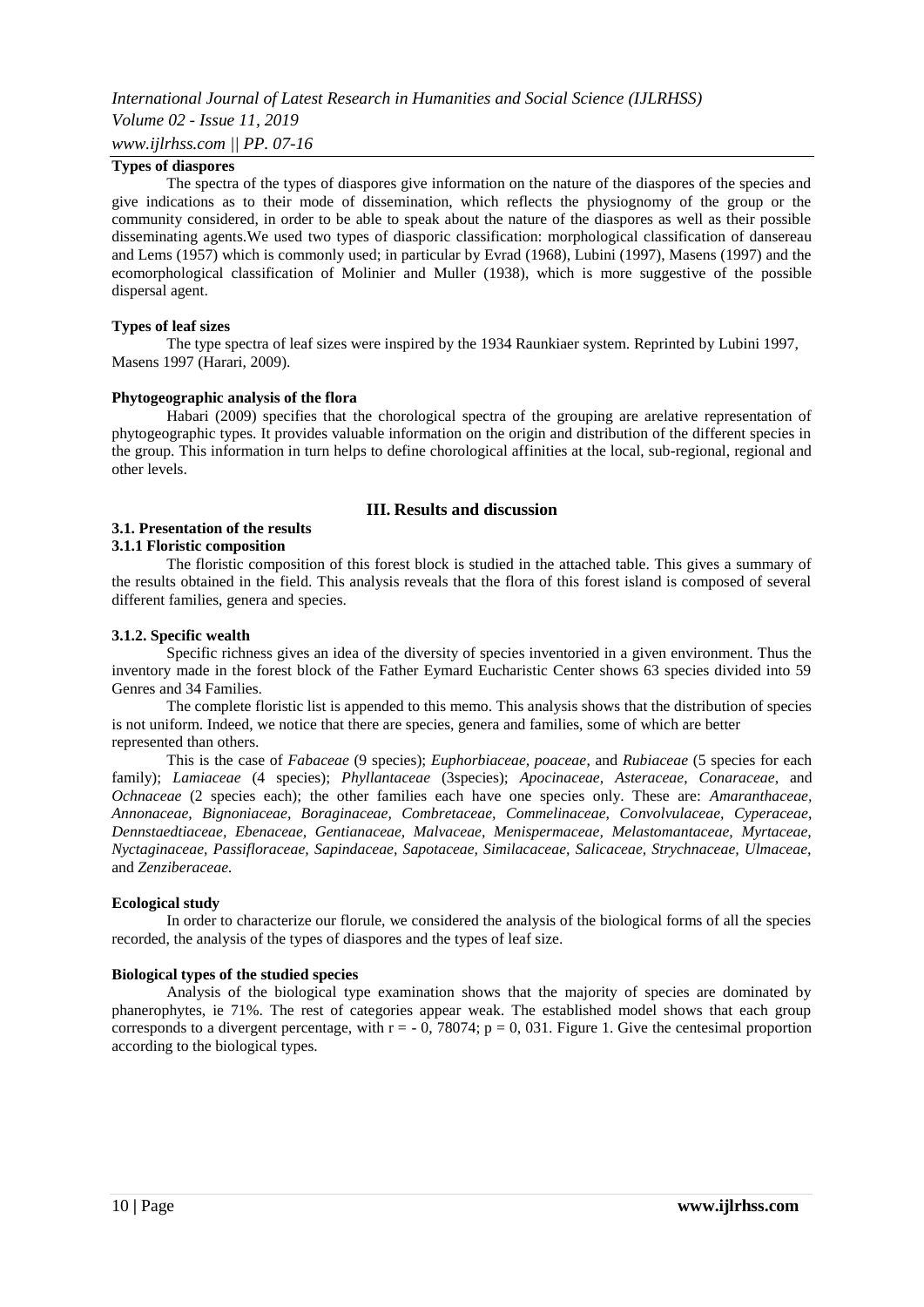

Figure 1. Model showing the percent percentage of biological types of species. We notice the dominance of phanerophyte species

# **Types of diaspores**

The types of diaspores of the species identified in our study are shown in Figure 2



Figure 2. Distribution of species by types of diaspores

The analysis of the results in Figure 3 shows the presence of several types of diaspores. Note the strong presence of sarcochores followed by ballochores and sclerocores. Whereas pterochoras, desmochores, pogonochores and barochores are poorly represented.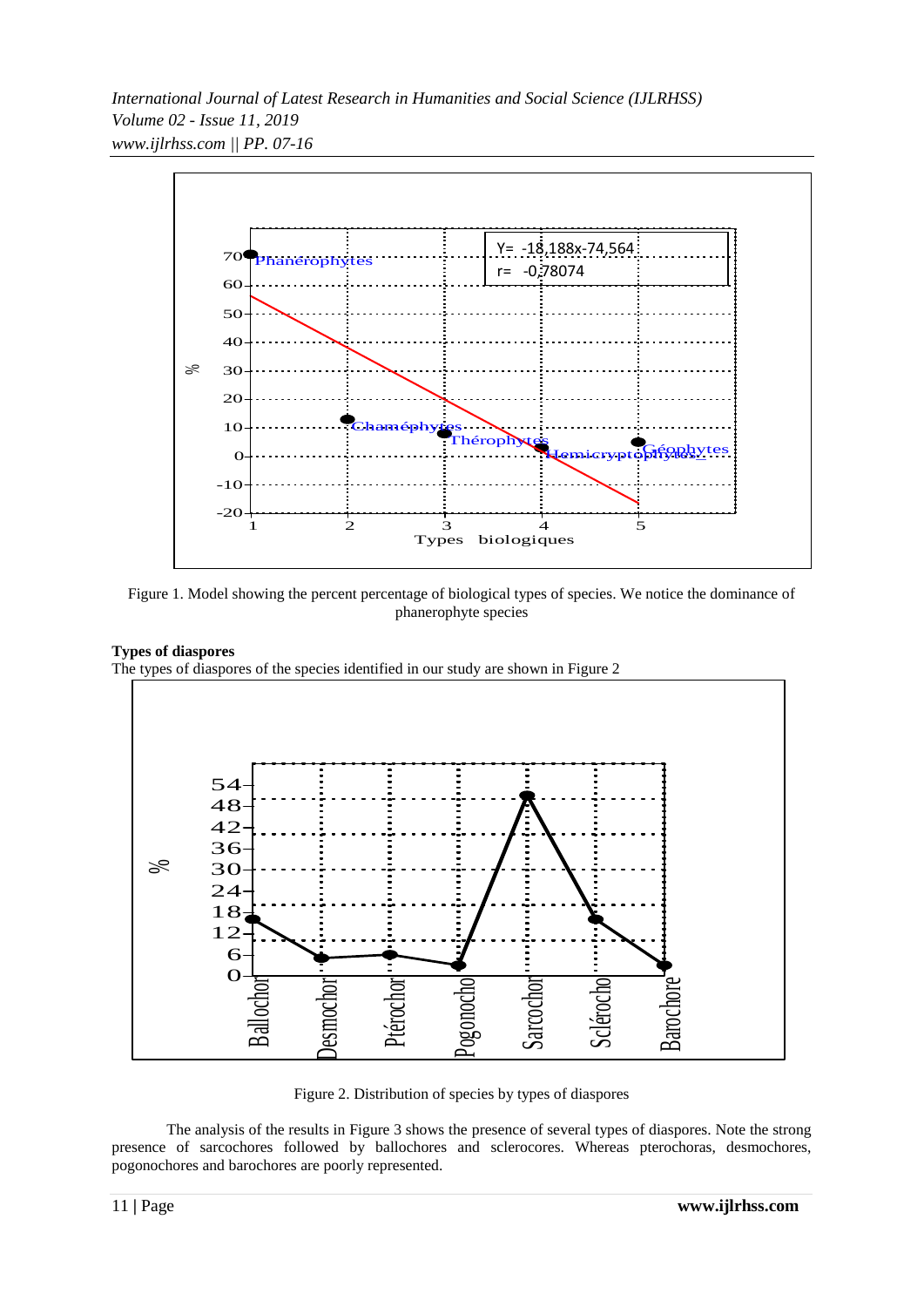*Volume 02 - Issue 11, 2019*

*www.ijlrhss.com || PP. 07-16*

# **Types of leaf sizes**



Figure 3. Distribution of species by type of leaf size (T.F)

Examination of Figure 4 shows the abundance of mesophyllous species, followed by microphylls, and the low presence of macrophyllous species, nanophylls, and leptophylls.

# **Chorological study of species**

The chorological study of a plant group is the representation of the species according to the geographical distribution area in the surface of the terrestrial globe. Indeed, Figure 4 analyzes the phytogeographic distribution of species.



Figure 4. Distribution of species according to phytogeographic distribution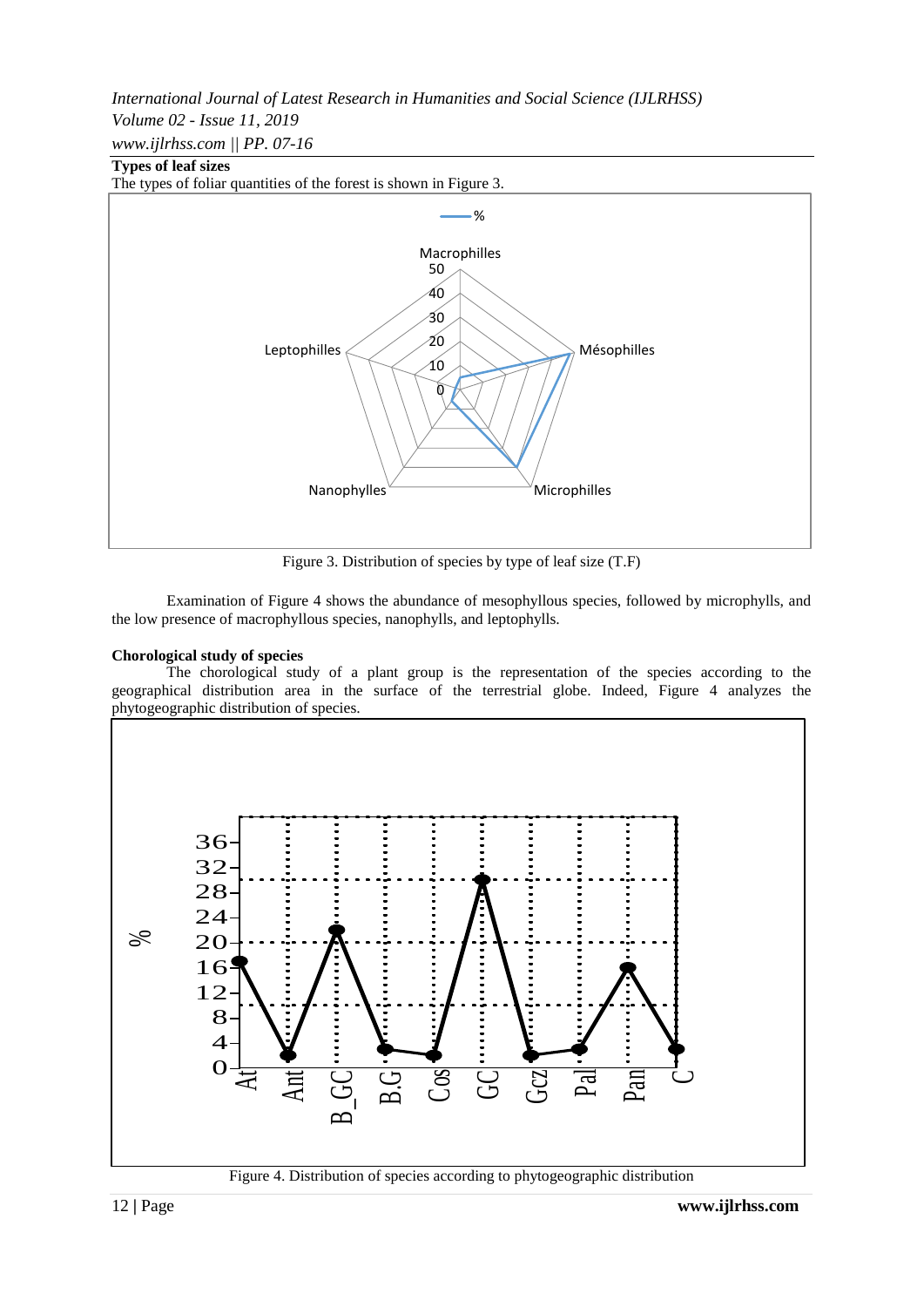# *Volume 02 - Issue 11, 2019*

## *www.ijlrhss.com || PP. 07-16*

This figure shows that most of the species in this forest island belong to the Guineo-Congolese, Lower Guinean-Congolese, Afro-tropical and Pantropical elements. It is in these phytogeographic units that we encounter most species of our site.

#### **3.2. Discussion of results**

Despite the intensity of human activities currently observed in the peripheral areas of the city of Kinshasa; the inventory made in the forest block of the Father Eymard Eucharistic Center revealed the existence of 63 species divided into 59 genera and 34 families.

The best represented families are Fabaceae (9 species); Euphorbiaceae, Rubiaceae, and poaceae (5 species for each family); Lamiaceae (4 species). These results confirm the observations made in the flora around the city of Kinshasa by Habari (2009) and as far as this study is concerned, we note the first harvest of Cordia gilletii of the family Boraginaceae.Indeed the review of the literature carried out for the corroboration of the results especially on the floristic studies of the vegetation of Kinshasa realized by Habari (2009); TShiabembi (2002) on the forest island Notre Dame d'Assomption; the observations made in the flora of the funa basin by Kikufi (2000) and others do not indicate the presence of the species in Kinshasa.

Few species observed in this island due to its reduced extent. Belesi (2009) confirms that the diversity of ecological sites promotes isolation, that is, adaptation to particular ecological conditions. These conditions can induce or introduce morphological and physiological changes and create new populations. The more geologically and climatically varied a country is, the more species it will have more species than another little diversified. In the same way a sufficiently large and varied geologically and climatically diverse area will be richer in species than another as geologically and climatically but having a limited extent.The observation of the biological types of the listed species reveals the abundance of phanerophytes and the rarity of hemicriptophytes. The abundance of phanerophytes is justified by the forest character of this islet due to its protection status. If we carry a too deep analysis of biological types, we notice the predominance of the Mesophanerophytes.

Examination and observation of the diasporic types shows the dominance of the Sarcochores followed by the Ballochores and Sclerofores. On the other hand, there is a weak representation of the Desmochores, Pterochores, Pogonochores and Barochores. More sarcochores, translates a general fact observed in the forest, fleshy fruit species dominate. The species of this type of diaspores would have preceded those with dry diaspores.

The observation made on the types of leaf sizes of the species shows the abundance of the mesophyllous species, followed by the microphyllous species and the weak presence of the macrophyllous species, nanophylls and leptophylls. This abundance indicates the morphological character of the species of this forest island.

The chorological analysis, ie the phytogeographic distribution of the harvested species reveals several distribution groups in which there is the predominance of Guineo-Congolese species, followed by the Lower Guineo-Congolese species, Afro-tropical species and pantropical. This observation is a confirmation of the forest character of the studied site and its phytogeographic belonging to the Guineo-Congolese region. There is an abundance of Guinean-Congolese species. This is obvious since the study site is in the city of Kinshasa, located in the phytogeographical sector of Bas-Congo, which is part of the regional center of Guinean-Congolese endemism.

#### **Conclusion**

The study of the flora of the forest block of the Father Eymard Eucharistic Center carried out between April and November 2014 aimed at the flora inventory. This inventory revealed the presence of 63 species per hectare belonging to 59 genera and 34 families. The results of the floristic analysis show the first harvest of Cordia gilletii in Kinshasa. The chorological analysis shows the abundance of Guinean-Congolese species is 30.15% and Bas-Guineo-Congolese elements is 22.22%.Ecological examination and observation specify the abundance of phanerophytes 71.42% for the biological types of the species; the predominance of Sarcochor species 50.79%; Ballochores and Sclerochores (15.79% each) for the diasporic types; and mesophylls dominate the consideration of the species' leaf size types. It should be noted that various anthropogenic activities have been observed in this forest block, some of which are negative for the conservation of resources, such as gardening, hog farming, charring, etc.Others are positive like the full protection of the concession by the fence; this would slow down the frequency of activities of the population on this forest island. At the end of this study, we suggest the sustainable conservation of this forest island; continuation of other studies such as phytosociological study; the therapeutic, nutritional value of the species of this islet for the development of resources in order to reconcile use with conservation.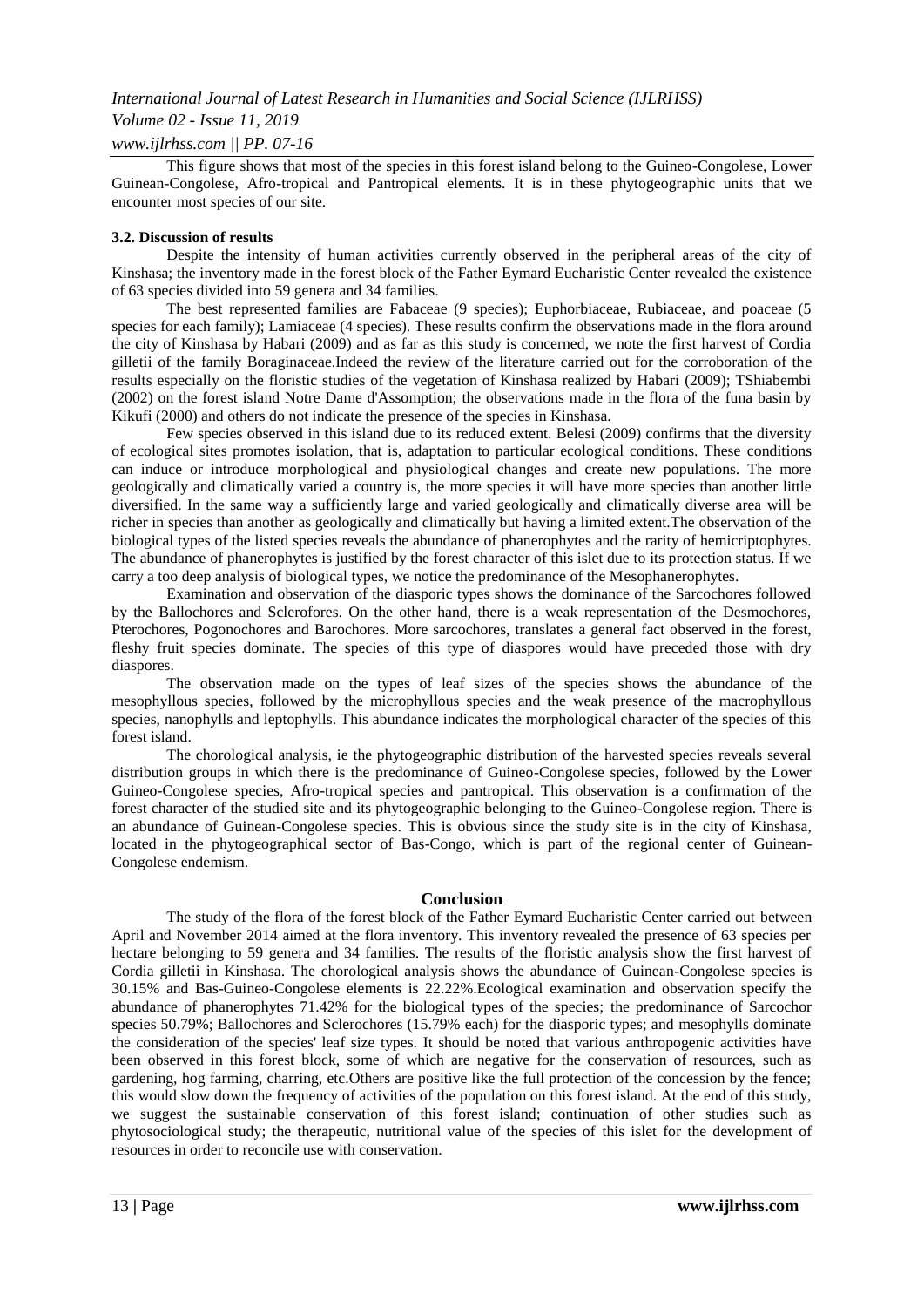# *Volume 02 - Issue 11, 2019*

*www.ijlrhss.com || PP. 07-16*

# **Bibliographic References** [1]. Belesi, K.H. (2009) Floristic, phytogeographic, and phytosociological study of bas-Kasai vegetation in the Democratic Republic of Congo.346. p. more annexes. Doctoral thesis. Fac. SC. UNIKIN-Kinshasa. [2]. Daget and Gaston Ph. (2001) The Flotrop Basis and Biodiversity of Pastures in Eastern Chad. 326 p Ed. Robbrecht, J.DEGREEF and I.FRIIS. Paris. [3]. Dupuy, B. (1998) Bases for a forestry in tropical humid tropical forest, 328 p., Ed. CIRAD-Forest, Montpellier Cedex 1, France. [4]. Duvigneaud, P. (1953) The savannas of Bas-Congo: topographical phytosociology test, 192 p. + boards, Ed. Lejeunia., Mém. # 10. Brussels. [5]. Evrard, C. (1968) Ecological research on the forest stand of the hydromorphic soils of the Congolese Central Basin, 110: 295 p., Publ. INEAC, ser. scientist, Brussels. [6]. FAO (1997) Management of Natural Forests in the Dry Tropics, 316 p., Ed. FAO, Rome. [7]. Gauberville, C. (2011) Forest Vocabulary: Ecology, Management and Conservation of Wooded Species, 278 p., Ed. Of Private Foresters of France. [8]. Habari, M. (2009) Floristic, phytogeographic, and phytosociological study of the vegetation of Kinshasa and the middle basins of the N'djili and n'sele rivers in the Democratic Republic of Congo. 345 p More annexes. Doctoral thesis. Fac. Sc. UNIKIN-KINSHASA. [9]. INEAC (1952, 1953, 1954, 1954) Flora of the Belgian Congo and Ruanda-Urundi. Volume 3, 4, 5, and 6. Brussels. [10]. Kikufi, B.A. (2012) Phylogenetic classification today, 33 p., Ed. Herbarium, Laboratory of Systematic Botany and Plant Ecology, Dept. Biology, Fac. Sc., Unikin [11]. Lebrun, J. (1955) plant ecology. His concepts and methods. Rev. Scientific questions, p321-351. [12]. Lubini, A.C. (1995) Study of the forest with Parinari excelsa and diospyros conocarpa. In Bull.Jard.Bot.Nat.Belg. No. 10, PP 65-88. [13]. Lubini, A.C. (1997) Vegetation at the LUKI Biosphere Reserve in Mayombe, Zaire. 155 P. Jard.Bot.Nat.Belg. Opera Meisera. [14]. Masens, Y. (1997) Phytosociological study of the Kikwit region (Bandundu, DRC), 398 p plus Appendices. Doctoral thesis. Fac. ULB-Belgium. [15]. Miti, T. & Aloni, K. (2005) The impact of erosion on socio-economic development and the future urbanization of Kinshasa, 58 p. [16]. National Botanic Garden of Belgium (2002) Plant systematics and phytogeography. 1152Pg [17]. Pauwels, L. (1993) Nzayilu N'ti-Guide to trees and shrubs in the Kinshasa-Brazzaville region, 486 p., Ed. Jard. Bot. Nat. Belg., Meise [18]. Robyns, W. (1948) The phytogeographic territories of the Belgian Congo and Ruanda-Urundi, General Atlas of the Belgian Congo: 11 p., 1 map. Inst. Roy. Collar. Belgian. Brussels. [19]. Schnel, R. (1971) Phytogeography of tropical countries. Work published with the assistance of the CNRS. 951 p. Ed. GAUHIER-VILLARS. Paris. [20]. Trochain, J.L. (1980) Plant ecology of the non-desert intertropical zone. 468 p. University Paul Sabatier. Toulouse. [21]. UNESCO, UNEP, and FAO (1979) Tropical forest ecosystems. Volume 2. 740 p. Ed. ISBN 92-3- 201507-2. Paris. [22]. White, F. (1983) The vegetation of Africa: a descriptive memoir to accompany the Unesco / AETFAT / UNSO vegetation map of Africa. Nat. Resources Researcn (Unesco) 20: 1-356. **Annex**

| Family              | Genus and species                  | T.P        | T.B          | T.D  | T.F   |
|---------------------|------------------------------------|------------|--------------|------|-------|
| Amaranthaceae       | CyatulaprostrataL.Blume            | Pan        | Thd          | Desm | Micro |
| Annonaceae          | Annonasenegalensis. Pers. Subs     | <b>BG</b>  | Mcph         | Sar  | Meso  |
| Apocinaceae         | Rauvolfiamannii. Stapf.            | GC         | Nph          | Sar  | Meso  |
|                     | Landolphia camptoloba(Schum)pichon | <b>BGC</b> | Lph          | Sar  | Meso  |
| Asteraceae          | Chromolaenaodorata. King etRobuns  | Pan        | Ch           | Pog  | Meso  |
|                     | Emilia coccinae(Syms) G. Don       | Pan        | Chd          | Pog  | Meso  |
| Bignoniaceae        | Markhamiatomentosa. Benth          | GC         | <b>M</b> sph | Ptér | Meso  |
| <i>Boraginaceae</i> | Cordiagilletii. De wild            | C          | Msph         | Sar  | Meso  |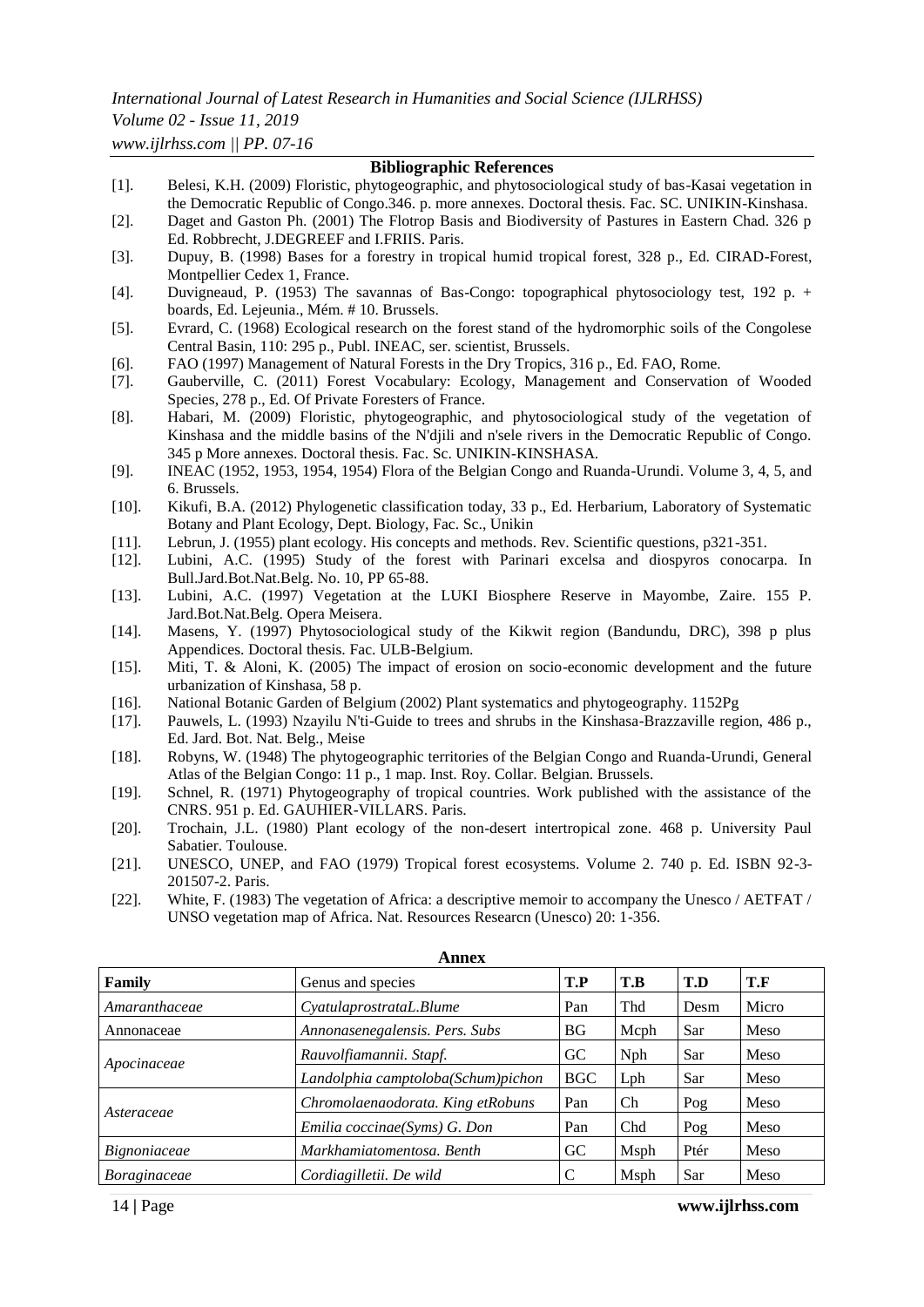| Combretaceae               | Combretumracemosum. P.Beauv           | GC                     | Lph        | Ptér | Meso  |
|----------------------------|---------------------------------------|------------------------|------------|------|-------|
| Commelinaceae              | Commelina diffusa. Burm.f.            | Pan                    | Chr        | Scl  | Micro |
| Convolvulaceae             | Ipomoeainvolocrata. P.Beauv.          | ${\rm GC}$             | Chgr       | Bal  | Micro |
| Cyperaceae                 | Cyperusfertilis. Boeck                | GC                     | Grh        | Scl  | Micro |
| Connaraceae                | Manotesexpansa(ex.Planch)             | BGC                    | Lph        | Sar  | Meso  |
|                            | Cnestisferruginea. D.C                | GC                     | Lph        | Sar  | Micro |
| Dennstaedtiaceae           | Ptéridiumaquilinum. L.Kuhn            | Cos                    | Grh        | Scl  | Micro |
| Euphorbiaceae              | Sclerocrotoncornutus. Pax             | <b>BGC</b>             | Msph       | Bal  | Micro |
|                            | Maprouneaafricana .Mull.Arg           | AT                     | Msph       | Bal  | Micro |
|                            | Chaetocarpusafricanus. Pax            | BGC                    | Msph       | Bal  | Meso  |
|                            | Croton hirtus. L'Herit                | <b>BGC</b>             | Thd        | Bal  | Micro |
|                            | Alchornea cordifolia. Schum et thonn  | AT                     | Msph       | Sar  | Meso  |
| Ebenaceae                  | Diospyrospseudomespilus. Muld.br      | BG                     | Mcph       | Sar  | Meso  |
|                            | Albiziaadianthifolia. Schum           | AT                     | Msph       | Bal  | Nano  |
| Fabaceae/Mimosoideae       | Albiziaferruginea(Guill, perr. Benth) | GC                     | Msph       | Bal  | Micro |
|                            | Samanealeptophylla. Harms             | GCZ                    | Msph       | Sar  | Lepto |
|                            | Millettialaurentii. De wild           | <b>BGC</b>             | Mgph       | Bal  | Meso  |
| Fabaceae/Feboideae         | Millettiadrastika. Welw               | <b>BGC</b>             | Msph       | Bal  | Micro |
|                            | Centrosemapubescens. Benth            | Ant                    | Chgr       | Bar  | Micro |
|                            | Sennaoccidentalis. LINK               | Pan                    | Nph        | Bar  | Micro |
| Fabaceae/Ceasalpinioideae  | Cassia mimosoides. P.Beauv.           | Pal                    | Chd        | Bal  | Meso  |
|                            | Amphirmasferrugineus(Pierre ex.pell.) | ${\rm GC}$             | Mgph       | Sar  | Meso  |
| Gentianaceae               | Anthocleistaschweinfurthii. Gilg.     | $\mathbf C$            | Msph       | Sar  | Macro |
| Lamiaceae/Vitexioideae     | Vitex ferruginea. Schum&Thonn.        | GC                     | Msph       | Sar  | Meso  |
|                            | Vitex madiensis. Oliv.                | AT                     | Msph       | Sar  | Meso  |
| Lamiaceae/Clerodendroideae | Clerodendroncapitatum. schum&Th.      | GC                     | Lph        | Sar  | Meso  |
| Lamiaceae/lamioideae       | Lantana camara. L.                    | Pan                    | Mcph       | Sar  | Micro |
| Malvaceae/Malvoideae       | Urenalobata(L.)ASA-SP-C               | Pan                    | <b>Nph</b> | Desm | Meso  |
| Menispermaceae             | Cissampelosowariensis. P.Beauv        | GC                     | Lph        | Sar  | Micro |
| Melastomantaceae           | Dissotisbrazzeana. Cogn               | $\mathbf{A}\mathbf{T}$ | Nph        | Scl  | Meso  |
| Myrtaceae                  | Syzygiumguineensis(Wild).DC.subs g    | AT                     | Msph       | Sar  | Micro |
| Nyctaginaceae              | Boerhavia diffus. (H.Virud.           | Pan                    | Chp        | Desm | Micro |
| Ochnaceae                  | Campylopermumréticulatum.P.Beauv      | ${\rm GC}$             | Mcph       | Sar  | Meso  |
|                            | Rhabdophillum arnoldianum.A.for.gw    | $_{\rm BGC}$           | Mcph       | Sar  | Meso  |
| Phyllantaceae              | Brudelliaferruginea. Benth.           | AT                     | Msph       | Sar  | Meso  |
|                            | Hymenocardiaacida. tull.              | <b>BGC</b>             | Msph       | Pter | Nano  |
|                            | Hymenocardiaulmoides. Oliv.           | AT                     | Msph       | Pter | Nano  |
| Passifloraceae             | Paropsiabrazzeana. Baill              | <b>BGC</b>             | Msph       | Sar  | Macro |
|                            | Anthephoracristata(Doell)Hack.        | $\mathbf{A}\mathbf{T}$ | Thd        | Scl  | Micro |
|                            | Hyparrheniadiplandra(Hack)Stapf.      | <b>BGC</b>             | HC         | Scl  | Micro |
| Poaceae                    | Penisetumpolystachyon(L.).Schult      | Pan                    | HC         | Scl  | Micro |
|                            | Pseudochilolaenapolystachya. Kunth.   | Pan                    | Chr        | Scl  | Nano  |
|                            | Setariabarbata(Lam). Kunth.           | $\mathbf{A}\mathbf{T}$ | Thc        | Scl  | Micro |

15 **|** Page **www.ijlrhss.com**